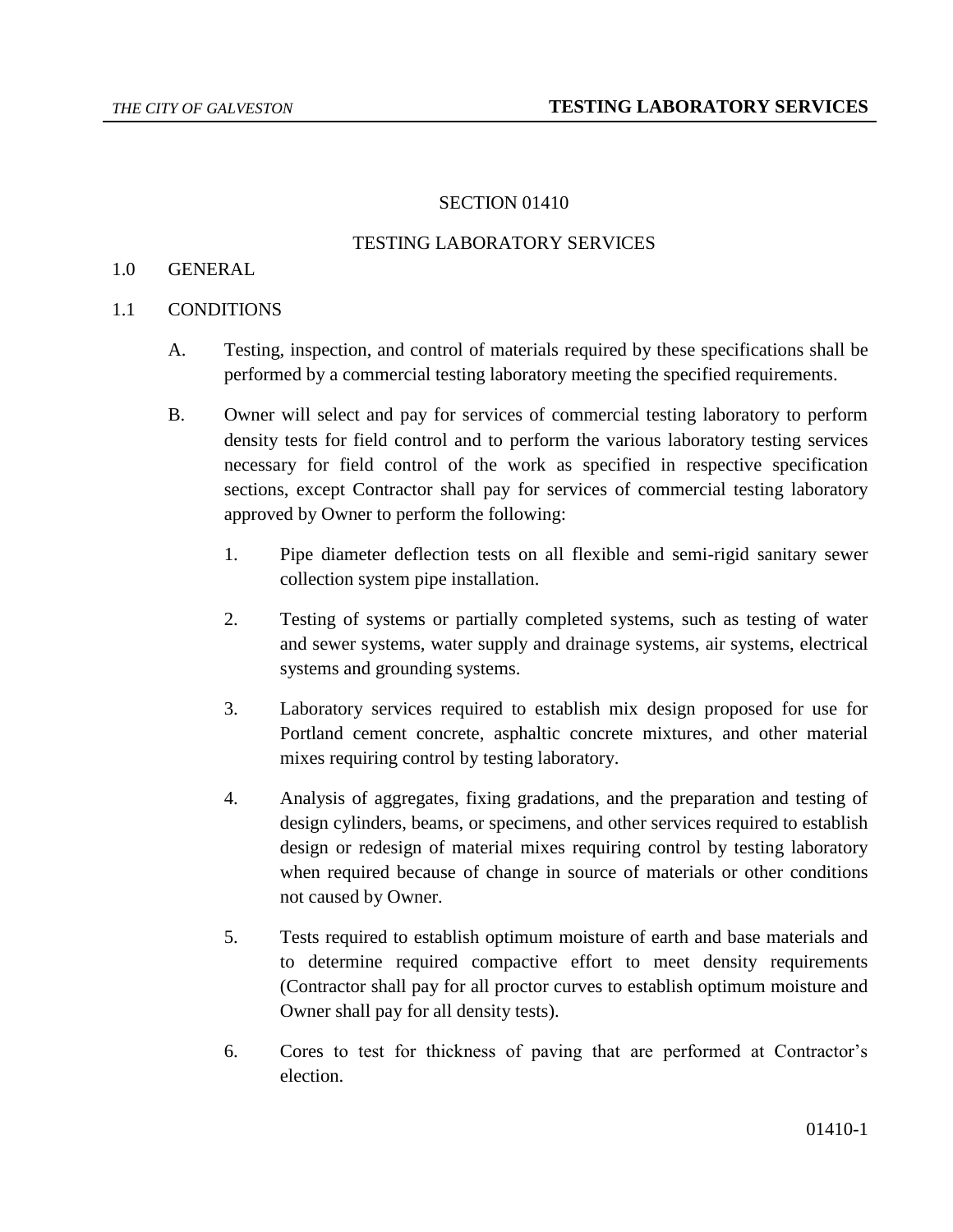- 7. Testing and inspection performed for the Contractor's convenience.
- 8. Retesting and repetitions of laboratory services when initial tests indicate work does not comply with requirements of Contract Documents.
- C. Specified testing frequencies are recommended standards, and may be increased or decreased by the Owner or Owner's Representative as deemed necessary for quality control of materials and the work.
- D. Reports and commentaries by testing laboratory shall in no way relieve Contractor of his obligation to perform work in full compliance with standards and provisions of the Contract Documents.
- E. The Contractor shall not be relieved of his obligation to perform work in full compliance with the standards and provisions of the Contract Documents by reason of the Owner's performance in testing or refraining from testing the work.
- F. Owner reserves right to take samples and specimens, and conduct tests on material and work provided by Contractor to assure quality control.

## 1.2 REQUIREMENTS OF LABORATORY

- A. Meet basic requirements of ASTM E329, latest edition.
- B. Testing Equipment: Calibrated at maximum twelve month intervals by devises of accuracy traceable to either National Bureau of Standards or accepted values of natural physical constants.
- C. Testing laboratory is only required to have testing facilities for work included in this project.
- D. Submit copy of report of inspection of facilities made by Materials Reference Laboratory of National Bureau of Standards during most recent tour of inspection.
- E. Submit memorandum of remedies of any deficiencies reported by inspection.

## 1.3 LABORATORY DUTIES AND LIMITATIONS OF AUTHORITY

- A. Cooperate with Owner's Representative, Owner and Contractor.
	- 1. Unless directed by Owner or Owner's Representative, types and frequencies of tests as specified in specifications sections for field quality control shall not be exceeded.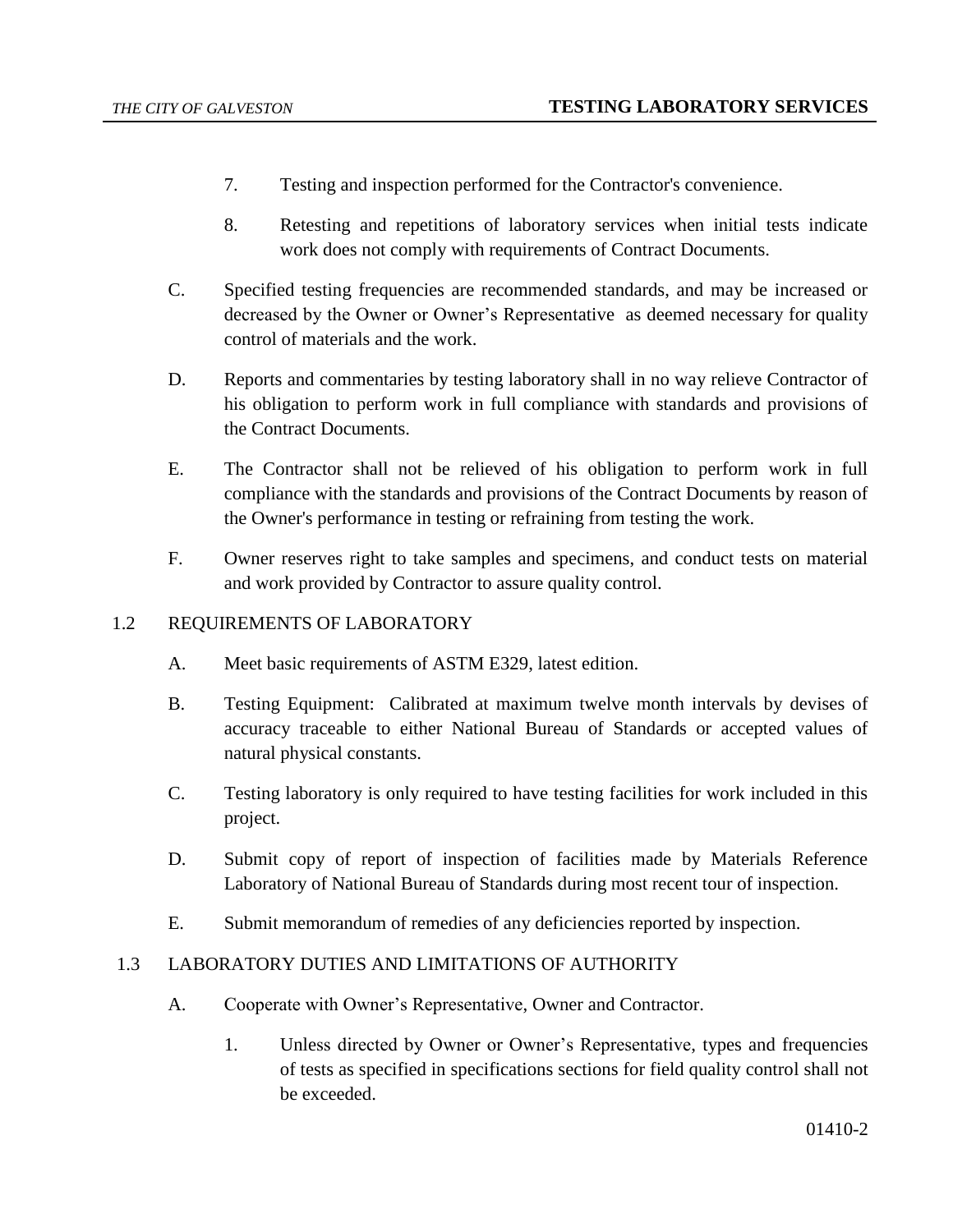- 2. Owner may not accept charges for tests in excess of types and frequencies specified in specifications sections unless authorized by the Owner's Representative or Owner.
- 3. Charges for tests to be paid for by Owner shall be submitted promptly to Owner's Representative to allow adequate time for his review before time for payment by Owner.
- 4. Unless otherwise directed or stipulated, samples, specimens, and field test locations shall be selected under the control of the Owner's Representative.
- B. Provide qualified personnel promptly on notice.
- C. Perform required inspections, sampling, and testing of materials and methods of construction, including making and curing concrete test specimens.
- D. Ascertain Contractor's compliance with specifically named standards of the Contract Documents.
- E. Comply with specified testing and sampling standards, or recognized authoritative testing and sampling standards when none are specifically named in the Specifications.
- F. Immediately notify Owner's Representative, Owner and Contractor of irregularities or deficiencies of work which are observed during performance of services. Immediately is defined as the same day that the irregularity or deficiency is determined and shall be in person, by telephone or by e-mail.
- G. Promptly distribute copies of reports of inspections and tests:
	- 1. Owner: One copy.
	- 2. Owner's Representative: One copy.
	- 3. Contractor: Two copies.
	- H. Perform additional services as required by Owner.
- I. Laboratory is not authorized to:
	- 1. Revoke, alter, enlarge on, or waive requirements of Contract Documents.
	- 2. Approve or accept any portion of work.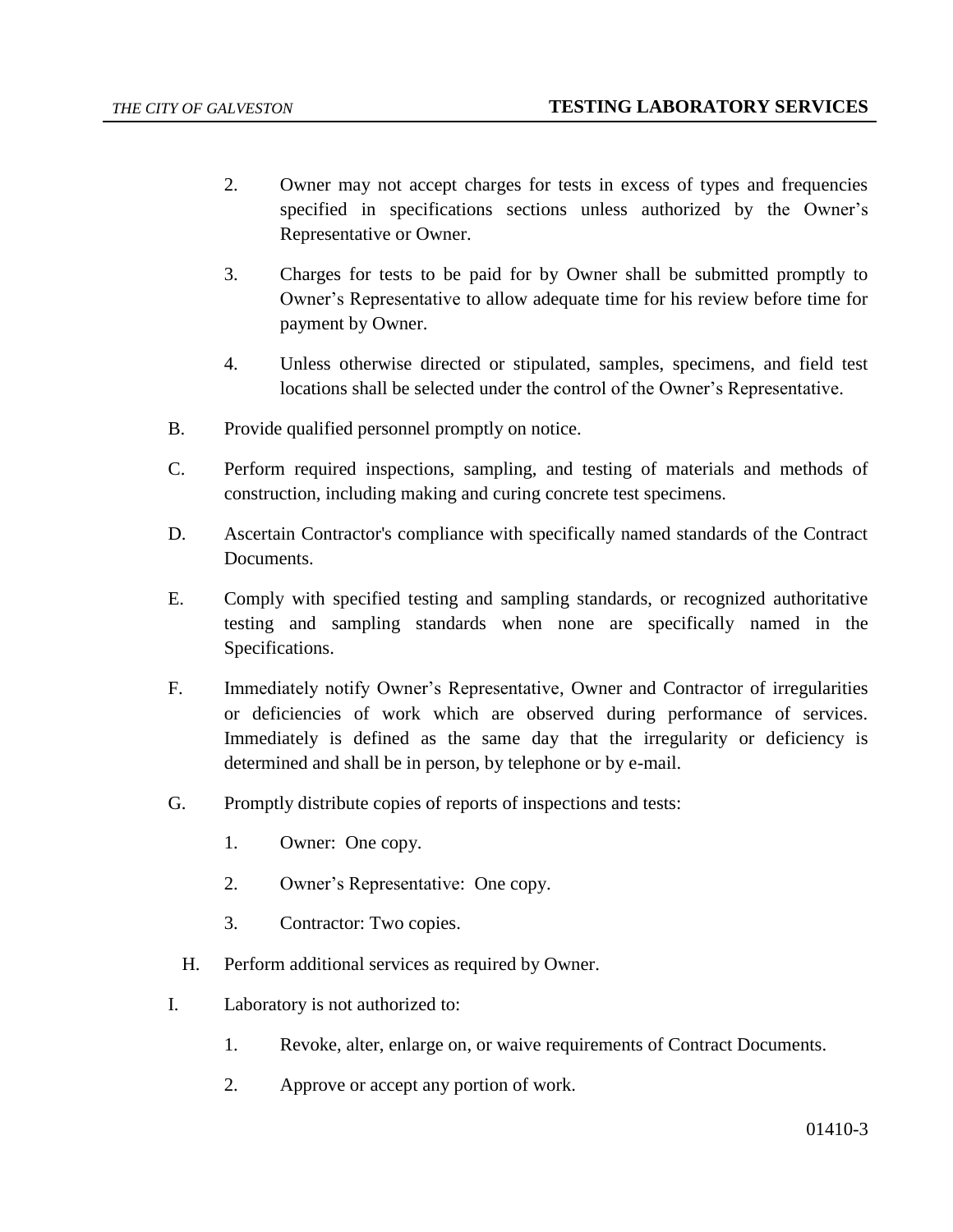- 3. Reject or stop work, but only shall notify Owner's Representative or his representative of any failure, deficiencies, or irregularities immediately.
- 4. Perform any duties of Contractor.

### 1.4 CONTRACTOR'S RESPONSIBILITIES

- A. Before starting to use proposed design mix and mix materials in construction, arrange for testing of design mixes and mix materials for Portland cement concrete, asphaltic concrete, and other material mixes requiring control by testing laboratory.
- B. Cooperate with laboratory personnel, provide access to work, and to construction and fabrication operations.
- C. Provide samples of materials to be tested in required quantities.
- D. Provide adequate on-site storage area for testing laboratory.
- E. Furnish copies of mill test reports for the materials being used on the job when requested by Owner's Representative.
	- 1. Mill certificates will be acceptable when it is definite that certified mill test sheets apply to the material being supplied.
- F. Furnish labor to provide access to work to be tested, to obtain and handle samples at site, and to facilitate inspections and tests.
- G. Notify laboratory and Owner's Representative 48 hrs. minimum in advance of operations requiring control by testing laboratory, to allow for assignment of personnel and scheduling of tests.
- H. Contractor shall notify the Laboratory and Owner's Representative immediately upon discovery of conditions or circumstances requiring cancellation of work.
- I. Arrange with laboratory and pay for:
	- 1. Retesting required for failed tests.
	- 2. Retesting for nonconforming Work.
	- 3. Additional sampling and tests requested by Contractor beyond specified requirements.